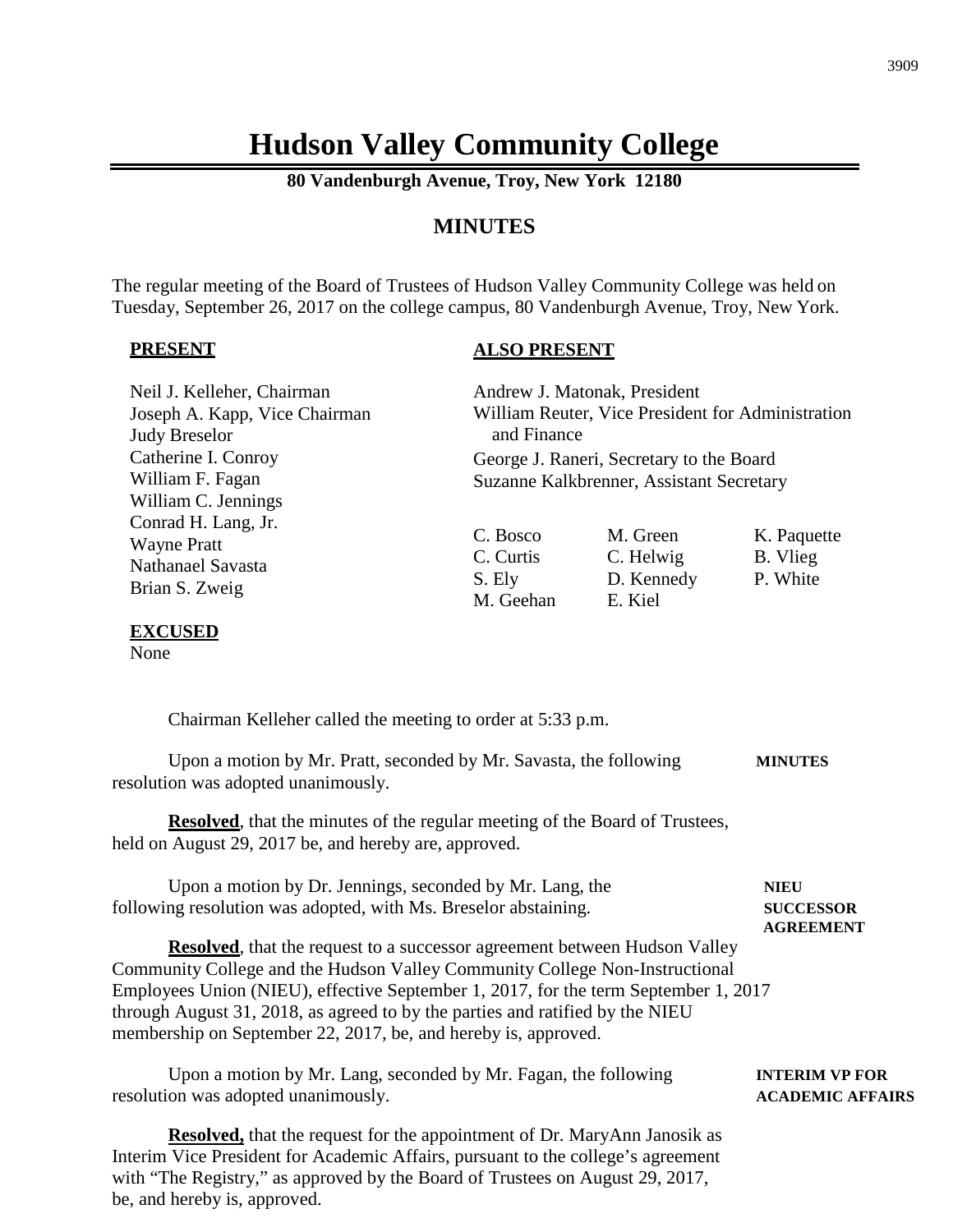Upon a motion by Mr. Savasta, seconded by Mr. Fagan, the following **INTERIM VP FOR** resolution was adopted unanimously. **ENROLLMENT**

**Resolved,** that the request for the appointment of Dr. Vance Valerio as **STUDENT** Interim Vice President for Enrollment Management and Student Development, **DEVELOPMENT** pursuant to the college's agreement with "The Registry," as approved by the Board of Trustees on August 29, 2017, be, and hereby is, approved.

Upon unanimous motion and second by the entire Board of Trustees, **VICE PRESIDENT** the following resolution was adopted unanimously. **EMERITUS: DR.**

**Resolved**, that the request to award the title of Vice President Emeritus to Dr. Carolyn G. Curtis, in recognition of her exemplary and dedicated service to Hudson Valley Community College over the past seventeen years (2000-2017) and to extend to her a unanimous vote of thanks on behalf of the college's Board of Trustees and the campus community, be, and hereby is, approved. The resolution shall read as follows:

## **APPOINTMENT OF CAROLYN G. CURTIS AS VICE PRESIDENT EMERITUS OF HUDSON VALLEY COMMUNITY COLLEGE**

**WHEREAS**, Carolyn G. Curtis joined Hudson Valley Community College as Vice President for Academic Affairs in 2000, and

**WHEREAS,** Carolyn G. Curtis has been the leader of the largest division of the college for nearly two decades, and

**WHEREAS**, Carolyn G. Curtis has guided exceptional growth in academic and student support programs while maintaining the highest academic standards, and

**WHEREAS**, Carolyn G. Curtis has overseen more than 85 degree and certificate programs, 30 of which were created during her tenure, and

**WHEREAS**, Carolyn G. Curtis has managed four schools serving approximately 13,000 students each semester, and employing more than 650 full- and part-time faculty members, and

**WHEREAS**, Carolyn G. Curtis has hired a diversified and highly qualified faculty, department chairs, Associate Deans and Deans, and

**WHEREAS**, Carolyn G. Curtis has fostered the growth of distance education, with more than 25 degree and certificate programs available in an online format, as well as the expansion of the College in the High School, P-Tech and Early College High School programs; the Workforce Development Institute, and Community and Professional Education and the HonorScholar program, and

**WHEREAS**, Carolyn G. Curtis established the Center for Advanced Studies, which provides access to baccalaureate level degree programs on the Hudson Valley Community College campus through partnerships with four-year institutions, and

**WHEREAS**, Carolyn G. Curtis has guided the implementation of more than 350 transfer and articulation agreements with public and private four-year colleges, and

**MANAGEMENT AND**

**CAROLYN G. CURTIS**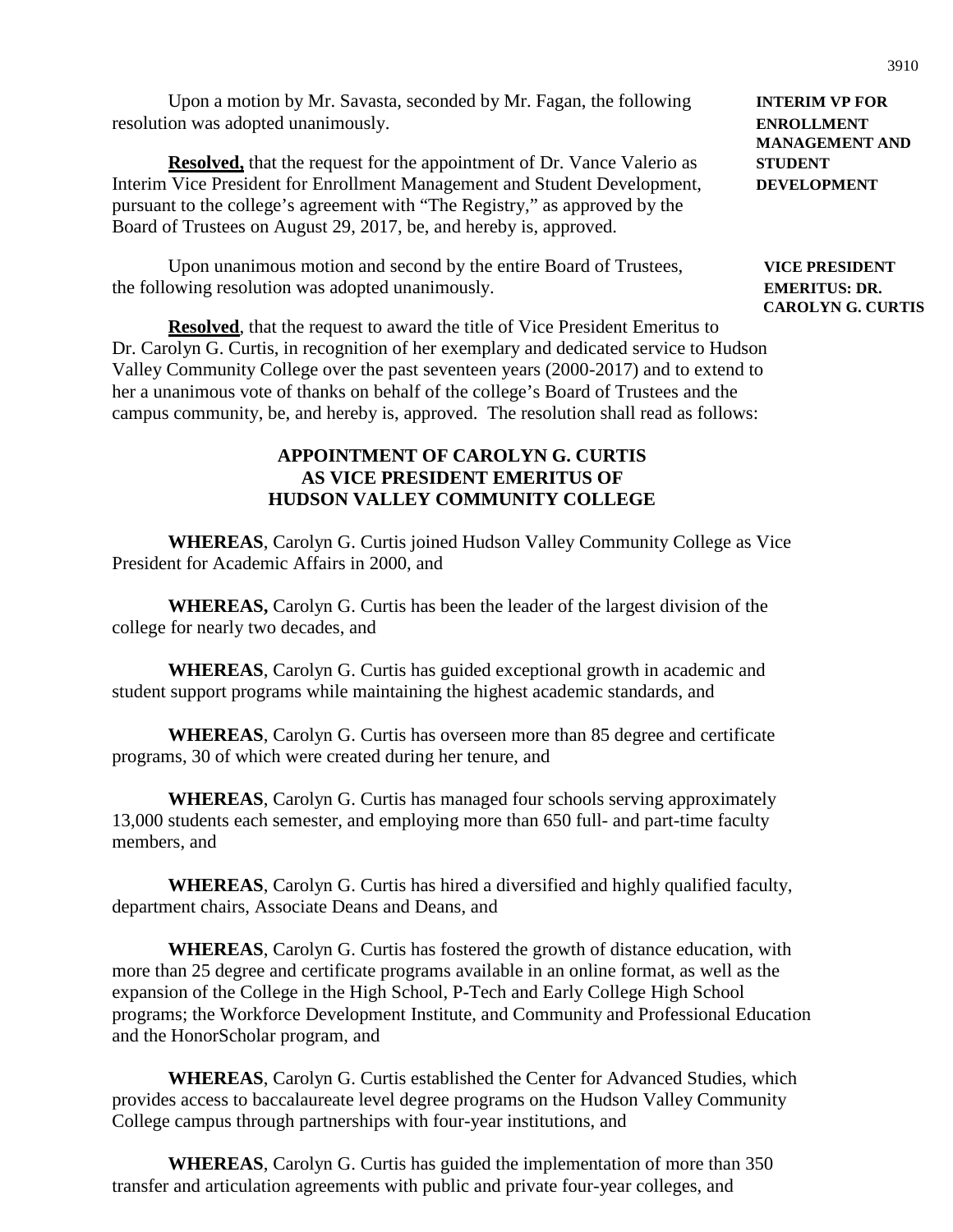**WHEREAS**, Carolyn G. Curtis was instrumental in the planning and development of the college's TEC-SMART facility, the Science Center, the Center for Academic Engagement, as well as significant upgrades to the Marvin Library Learning Commons and Fitzgibbons Health Technologies Center, and

**WHEREAS**, Carolyn G. Curtis has been dedicated to improving the educational experience of thousands of students of Hudson Valley Community College,

**NOW, THEREFORE, BE IT RESOLVED** that, in special recognition of her leadership, her invaluable contributions and her devoted service to Hudson Valley Community College and its students over the past seventeen years, the Hudson Valley Community College Board of Trustees hereby appoints Carolyn G. Curtis as Vice President Emeritus, and

**BE IT FURTHER RESOLVED** that this Board hereby extends its deepest appreciation and a unanimous vote of thanks to Carolyn G. Curtis on behalf of the college's Board of Trustees and the entire campus community, and

**BE IT FURTHER RESOLVED** that this Resolution shall be recorded in the minutes of the Hudson Valley Community College Board of Trustees meeting, dated September 26, 2017.

Upon unanimous motion and second by the entire Board of Trustees, **VICE PRESIDENT** the following resolution was adopted unanimously. **EMERITUS: DR.**

**ALEXANDER J.**

**Resolved**, that the request to award the title of Vice President Emeritus to POPOVICS Dr. Alexander J. Popovics, in recognition of his exemplary and dedicated service to Hudson Valley Community College over the past eleven years (2006-2017) and to extend to him a unanimous vote of thanks on behalf of the college's Board of Trustees and the campus community, be, and hereby is, approved. The resolution shall read as follows:

## **APPOINTMENT OF ALEXANDER J. POPOVICS AS VICE PRESIDENT EMERITUS OF HUDSON VALLEY COMMUNITY COLLEGE**

**WHEREAS**, Alexander J. Popovics joined Hudson Valley Community College as Vice President for Enrollment Management and Student Development in 2006, and

**WHEREAS,** Alexander J. Popovics has been responsible for offices that oversee services to students, including Admissions, Athletics, Campus Ministry, the Center for Access and Assistive Technology, the Center for Careers and Transfer, Cultural Affairs, Health Services, the Registrar's Office, Student Activities and the Wellness Center, as well as Communications and Marketing, and

**WHEREAS**, Alexander J. Popovics has also overseen student discipline, the judicial system for students and served as the college's Title IX officer, ensuring compliance with federal guidelines for the prevention of sexual discrimination, harassment and assault, and

**WHEREAS**, Alexander J. Popovics restructured student services to create the Center for Careers and Transfer, the Wellness Center, where students can find help with both physical and mental health issues, and the Center for Access and Assistive Technology, which merges services for both physical and learning disabilities, and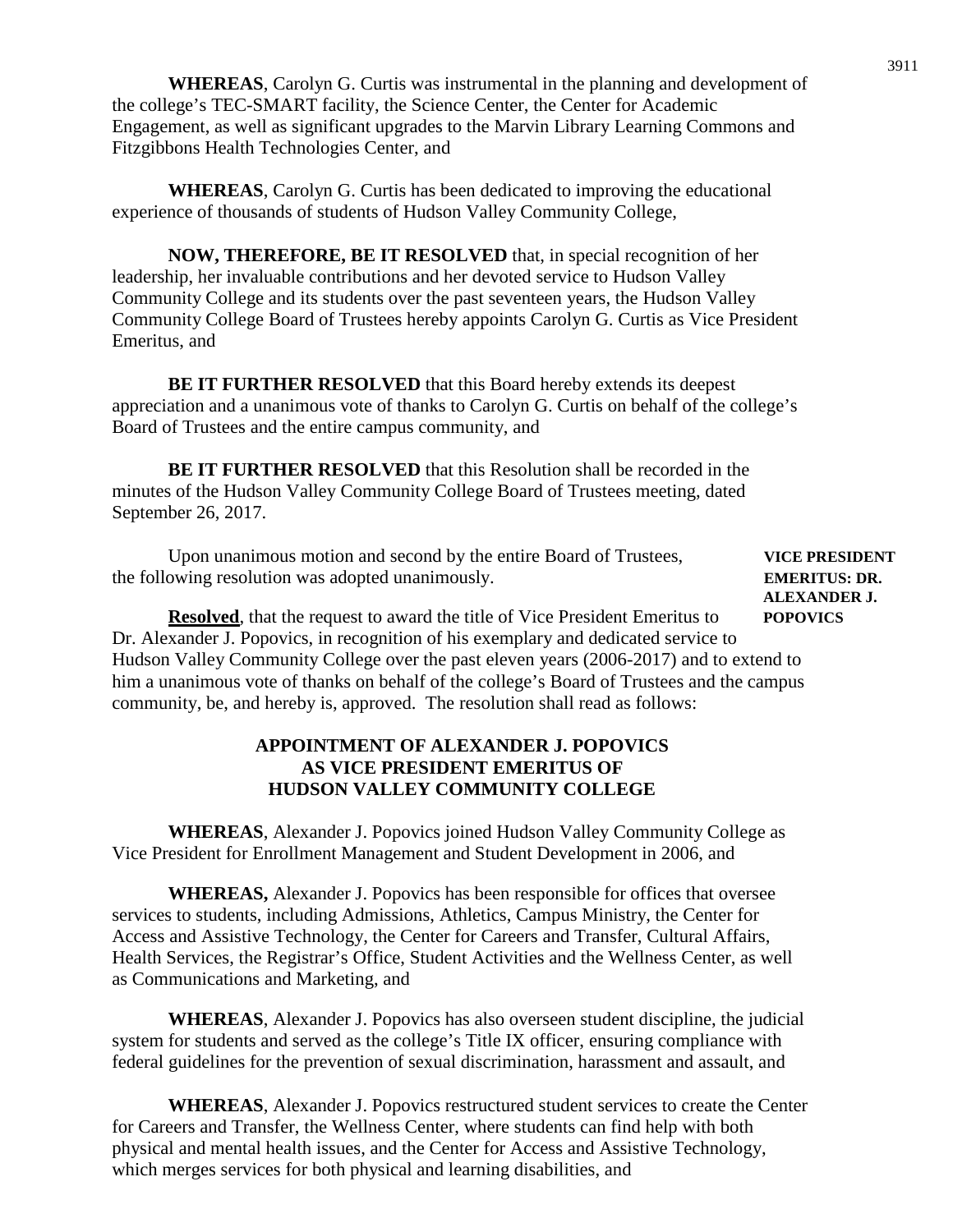**WHEREAS**, Alexander J. Popovics has served as a mentor to the Student Senate, assisting them in rewriting their bylaws, and providing guidance regarding the planning of Senate-sponsored activities, such as Pumpkin Palooza and the Welcome Week Experience, and

**WHEREAS**, Alexander J. Popovics has also served as President of the Faculty Student Association since 2006, and

**WHEREAS,** as President of the Faculty Student Association, Alexander J. Popovics has been responsible for the Viking Cove Bookstore, the Viking Day Care Center, food service and vending service, and coordinated the rewriting of the Association's bylaws, and

**WHEREAS,** as President of the Faculty Student Association, Alexander J. Popovics spearheaded the campaign to build the \$4.5 million Outdoor Athletic Complex and helped secure funding for the parking garage and major renovations in the Fitzgibbons Health Technologies Center, and

**WHEREAS**, Alexander J. Popovics's priority has always been what's best for students, serving as a strong advocate and a voice for all students at Hudson Valley Community College,

**NOW, THEREFORE, BE IT RESOLVED** that, in special recognition of his leadership, his outstanding contributions and his devoted service to Hudson Valley Community College and its students over the past eleven years, the Hudson Valley Community College Board of Trustees hereby appoints Alexander J. Popovics as Vice President Emeritus, and

**BE IT FURTHER RESOLVED** that this Board hereby extends its deepest appreciation and a unanimous vote of thanks to Alexander J. Popovics on behalf of the college's Board of Trustees and the entire campus community, and

**BE IT FURTHER RESOLVED** that this Resolution shall be recorded in the minutes of the Hudson Valley Community College Board of Trustees meeting, dated September 26, 2017.

#### **INFORMATION ITEMS INFORMATION**

#### The following information items were noted: **ITEMS**

#### **A. COLLEGE TENURE & PROMOTION TO ASSISTANT PROFESSOR**

(In accord with the Faculty Association Agreement, a College faculty member at the rank of Instructor who is awarded tenure is automatically promoted to the rank of Assistant Professor and granted a \$1,000 increase in annual salary.)

#### *Effective 9/1/2018*

| Jonathan Ashdown | Automotive, Manufacturing and Electrical Engineering Technologies |
|------------------|-------------------------------------------------------------------|
| Peter Fil        | Automotive, Manufacturing and Electrical Engineering Technologies |
| John McMahon     | <b>Building Systems Technology</b>                                |
| Wenda Ouidort    | Biology, Chemistry and Physics                                    |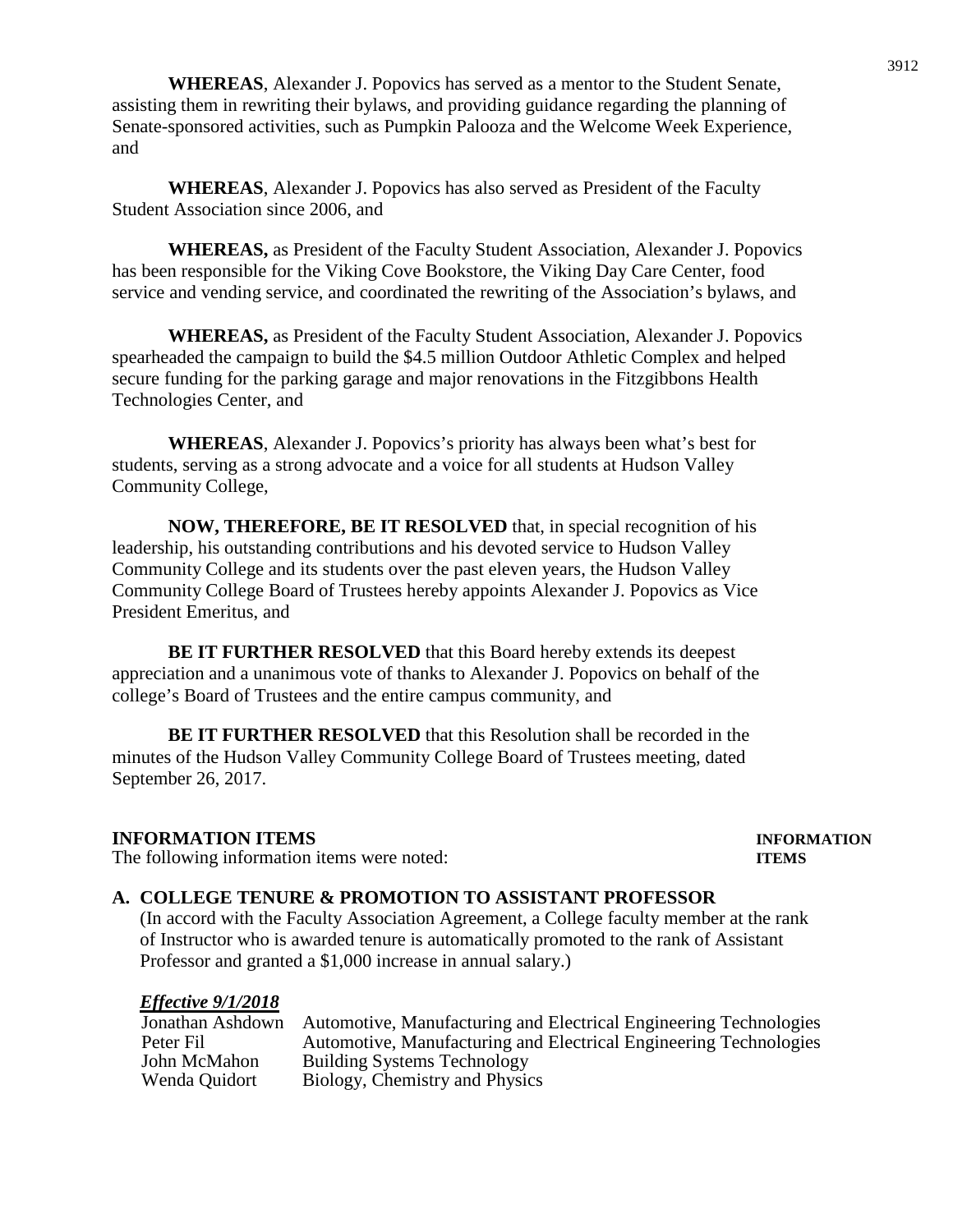## **B. FULL-TIME FACULTY**

|    | 1. School of Health Sciences<br>Lovern Shadwick, Instructor,     |                |
|----|------------------------------------------------------------------|----------------|
|    | Nursing,                                                         |                |
|    | f/t appt., eff. $8/28/17$                                        | \$48,981/yr    |
|    | C. FULL-TIME NON-TEACHING PROFESSIONAL                           |                |
|    | 1. E.O.C.                                                        |                |
|    | Pamela Harris, Assistant to the Coordinator of                   |                |
|    | Student Services, E.O.C.,                                        |                |
|    | f/t appt., eff. $8/28/17$                                        | \$51,000/yr    |
|    | 2. Enrollment Management & Student Development                   |                |
|    | Ann Petersen, Coordinator of Accessibility,                      |                |
|    | Center for Access and Adaptive Technology, (grant funded)        |                |
|    | f/t appt., eff. $9/1/17$                                         | \$41,900/yr    |
|    |                                                                  |                |
|    | Andrea Petley, Technical Assistant,                              |                |
|    | Center for Access and Adaptive Technology,                       |                |
|    | f/t appt., eff. $9/5/17$                                         | \$33,700/yr    |
|    | Jabin Weaver, Head Baseball Coach,                               |                |
|    | Intercollegiate Athletics,                                       |                |
|    | f/t temp. appt., eff. $9/1/17$                                   | \$6,500/yr     |
|    |                                                                  |                |
|    | Travis Wood, Assistant Football Coach,                           |                |
|    | Intercollegiate Athletics,                                       |                |
|    | f/t temp. appt., eff. $9/1/17$                                   | \$3,000/yr     |
|    | D. PART-TIME FACULTY                                             |                |
|    | 1. Academic Affairs                                              |                |
|    | Robert Olsen, Instructor,                                        |                |
|    | Workforce Development,                                           |                |
|    | $p/t$ appt., eff. $9/12/17$                                      | \$3,000/season |
|    |                                                                  |                |
|    | Michael Washburn, Instructor,                                    |                |
|    | Workforce Development,                                           |                |
|    | p/t appt., eff. 9/12/17                                          | \$3,000/season |
| 2. | E.O.C.                                                           |                |
|    | Ellen Mall John, Instructor,                                     |                |
|    | E.O.C.,                                                          |                |
|    | p/t appt., eff. 9/5/17                                           | \$41.00/hr     |
|    |                                                                  |                |
|    | 3. Schools of Business and Engineering & Industrial Technologies |                |
|    | Paul Elliott, Instructor,                                        |                |
|    | Automotive, Manufacturing & Electrical Engineering Technologies, |                |
|    | p/t appt., eff. 9/5/17                                           | \$1113/sch     |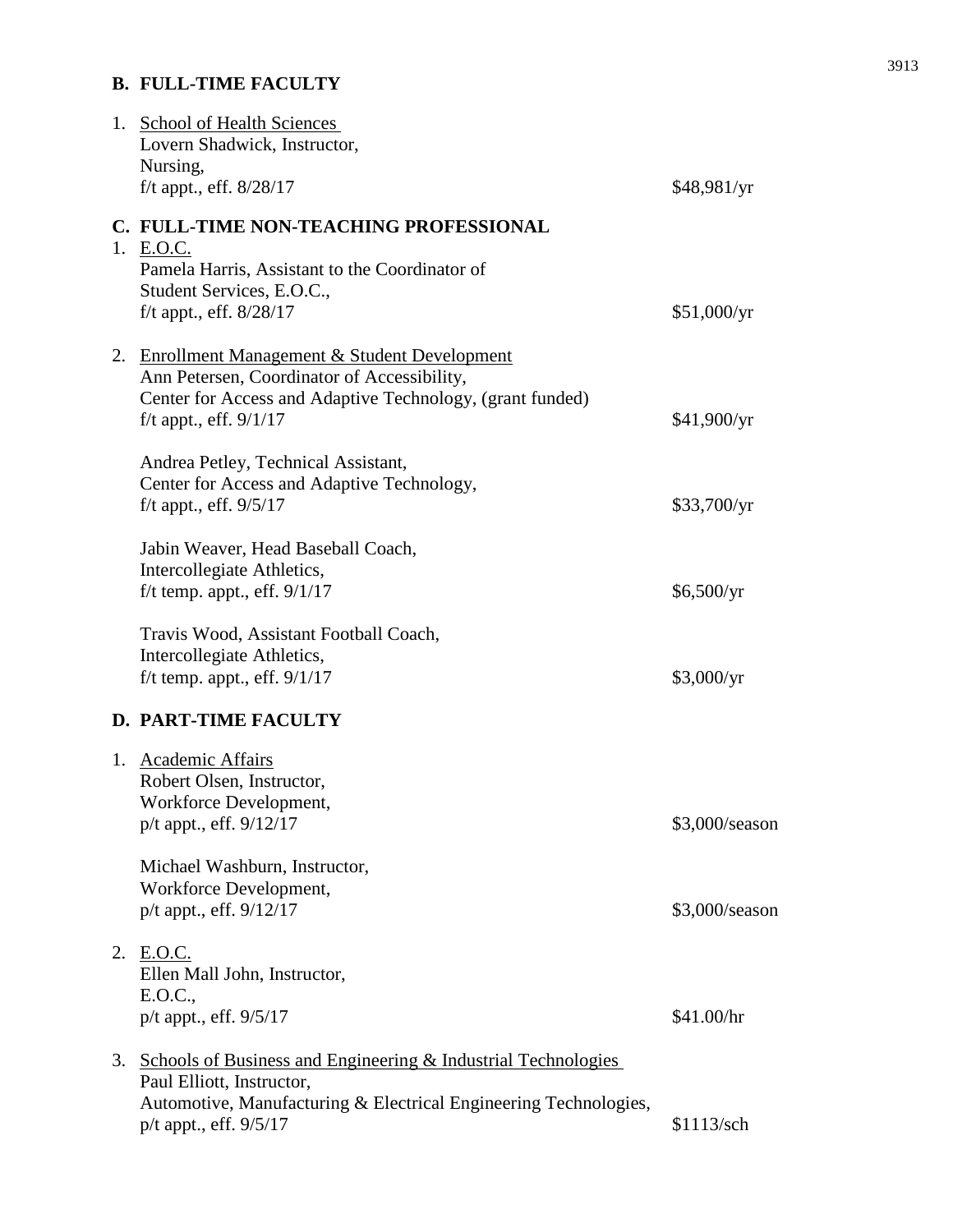|    | Ronald Dean Odell, Instructor,<br>Automotive, Manufacturing & Electrical Engineering Technologies,<br>$p/t$ appt., eff. $9/5/17$ | \$1113/sch   |
|----|----------------------------------------------------------------------------------------------------------------------------------|--------------|
|    | 4. School of Liberal Arts & Sciences                                                                                             |              |
|    | Lorena Wood, Instructor,                                                                                                         |              |
|    | English, Foreign Languages & ESL,                                                                                                |              |
|    | $p/t$ appt. (shelf), eff. $9/14/17$ or thereafter                                                                                | \$1113/sch   |
| 1. | E. NON-INSTRUCTIONAL EMPLOYEES/CLASSIFIED STAFF<br>Administration and Finance<br>Tiffany Dodge, Custodial Worker,                |              |
|    | Physical Plant,                                                                                                                  |              |
|    | f/t appt., eff. $8/24/17$ or thereafter                                                                                          | \$12.8426/hr |
|    | Alicia Wilkerson, Mail and Supply Clerk,<br>Business Services,                                                                   |              |
|    | f/t appt., eff. $9/18/17$ or thereafter                                                                                          | \$13.1691/hr |
| 2. | School of Liberal Arts & Sciences<br>Rebecca Griffin, Program Assistant I,<br>Liberal Arts & Sciences,                           |              |
|    | prov. appt., eff. $8/24/17$ or thereafter                                                                                        | \$14.2652/hr |
|    |                                                                                                                                  |              |

## **F. RESIGNATIONS**

- 1. Jessica Gilbert, Site Supervisor/Academic Coach, Center for Academic Engagement, eff. 9/29/17
- 2. Ryan Paulsen, Assistant m/w Bowling Coach, Intercollegiate Athletics, eff. 9/1/17
- 3. Sarah Retersdorf, Interim Coordinator of Institutional Advancement, E.O.C., eff. 9/5/17
- 4. Kristen Stiegler, Technical Assistant, Biology, Chemistry & Physics, eff. 9/8/17

## **G. RETIREMENTS**

- 1. Richard Bowman, Interim Network Engineer, Information Technology Services, eff. 10/6/17
- 2. Joseph Leffler, Assistant to the Director of Physical Plant, Administration, eff. 10/3/17
- 3. Barbara McBride, Assistant Director of Financial Aid, eff. 9/6/17

## **H. UNPAID LEAVE OF ABSENCE**

1. Thomas P. Rogan, Professor, Health, Physical Education & Exercise Science, Spring 2018 Semester

## **I. ALCOHOLIC BEVERAGE REQUEST**

1. Athletic Hall of Fame Induction Ceremony and Reception, McDonough Center Lobby, 10/7/17.

Upon a motion by Dr. Jennings, seconded by Dr. Kapp, an executive **EXECUTIVE** session was called at 5:37 p.m. for the purposes of discussing a personnel matter. **SESSION**

Upon a motion by Dr. Kapp, seconded by Mr. Pratt, the executive session was ended at 5:52 p.m. and Chairman Kelleher opened the meeting.

## **OCTOBER MEETING**

The next regular meeting of the Board of Trustees will be held on Tuesday, October 24, 2017.